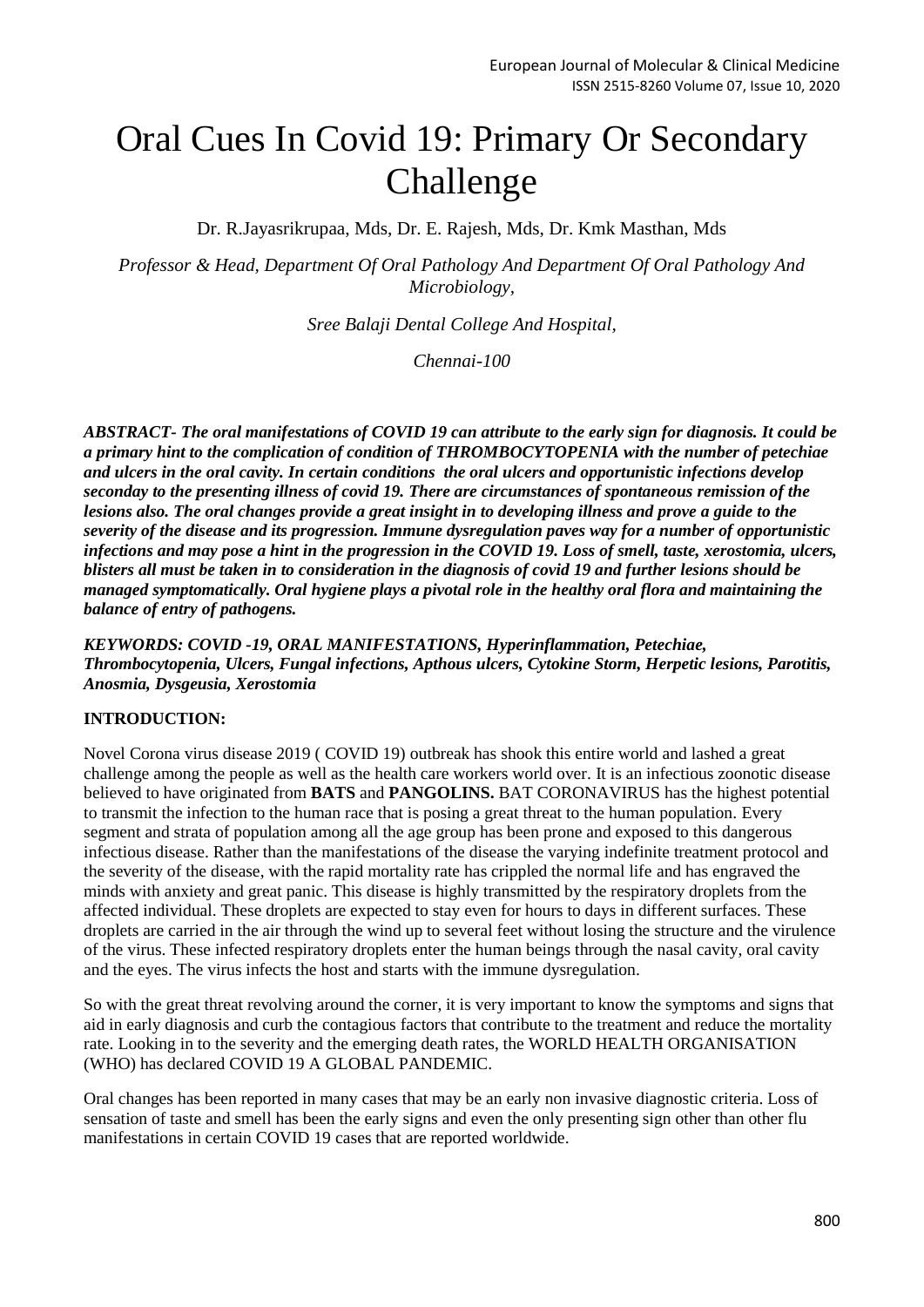## **ABOUT THE VIRUS:**

The CORONAVIRUS genera has the main constituent as ALPHACORONAVIRUS and BETACORONAVIRUS, the potent infecting species that has high transmission rate to the mammals. BATS are seen as a primary gene source of the MERS-CoV

#### ( MIDDLE EAST RESPIRATORY SYNDROME) & SARS- CoV

(SEVERE ACUTE RESPIRATORY SYNDROME)<sup>1</sup>. Symptoms can start appearing from  $3<sup>rd</sup>$  to  $14<sup>th</sup>$  day. The symptoms can aggravate rapidly without any major noticeable indication and could be fatal. A lot of asymptomatic cases of COVID 19 are also in the scenario who could be silent carriers. Even though literature denies the potent virulence of corona virus of infecting other human beings, certain cases affected from the asymptomatic cases are seen here and there round the world. Oxygen saturation is a clear indicator of the severity of disease. Major prognosis criteria is drawn and attributed to the oxygen saturation of the affected individual.

## **EARLY SYMPTOMS OF COVID 19:**

Myalgia, Pyrexia, common cold, Flu like symptoms may be the early symptoms. It begins with variations of cough, could be dry cough to productive cough. Cannot be specific as both dry cough and productive cough with or without RHINORRHEA are reported. A sore throat could also be an early warning sign. Adding to initial symptoms the HEAD ACHE may also be a presenting symptom. Mild to severe rash is present in any part of the body as the disease progresses.

## **ADVANCED SERIOUS SYMPTOMS:**

Pneumonia is a serious respiratory complication that arises due to the COVID 19. It involves the inflammation of the AIRSACS of the lung. It a progressive complication that could be ACUTE or CHRONIC. Either one or both lungs are involved. The air sacs could be filled with an infected fluid too (pus). It could be an early symptom or a secondary symptom. Pneumonia could develop as a secondary symptom due to the increasing VIRAL LOAD too. It preliminarily starts as a CONGESTION of chest but rapidly progresses in to the breathlessness after HEPATIZATION. This completely makes the LUNG FIBROSED. BREATHLESSNESS is an important symptom that necessitates immediate treatment. Hospitalisation is required when the symptoms progresses to the LOWER RESPIRATORY TRACT<sup>2</sup>. Acute parotitis  $3,4$  that involves severe painful swelling of the PAROTID GLANDS. Huge impact on the salivary glands harbouring the reservoir of the corona virus has been a reason for the parotid gland swelling. Otolaryngologists have stated the symptoms involving the ear, nose and throat in acute covid cases. Acute parotitis has also been reported in severe cases of COVID 19. ACUTE PATOTITIS has been an emerging complication of ASCENDING INFECTION FROM THE ORAL CAVITY that plays a serious threat in the prognosis of the patient. An unusual ERYTHEMATOUS swelling begins after the few days of infection , present around the AURICULAR AREAS. It could be warm with an INDURATION too in some cases. SWELLING OF NECK and the SEPTICEMIA could be a great signs to ponder and a clear indication about the rapid progression of the disease.

## **ORAL MANIFESTATIONS OF COVID 19:**

Though a person affected with NOVEL COVID 19 manifests a lot of early signs and symptoms, oral changes has been noticed as either primary or as secondary manifestation to the outbreak of the disease.

Loss of sensation of taste and smell can be the only presenting symptom or along with other symptoms <sup>5,6</sup>. The initial symptoms may be cough, taste dysfunction, high temperature, muscle and joint pain. Cough and myalgia are reported in almost all the cases at a higher degree than other symptoms. Xerostomia, Dysguesia, Anosmia can also be the presenting key symptoms. <sup>7</sup> Nasal congestion, Taste changes, Rhinorrhea, Facial pain attributes to the symptoms of THE NOVEL CORONA DISEASE 2019.

 Swollen palate, plaque on the tongue are correlated to the changes in the SENSATION OF THE TONGUE. COVID 19 does not directly damage the TASTE BUDS, it is an indirect event affecting the inflammation of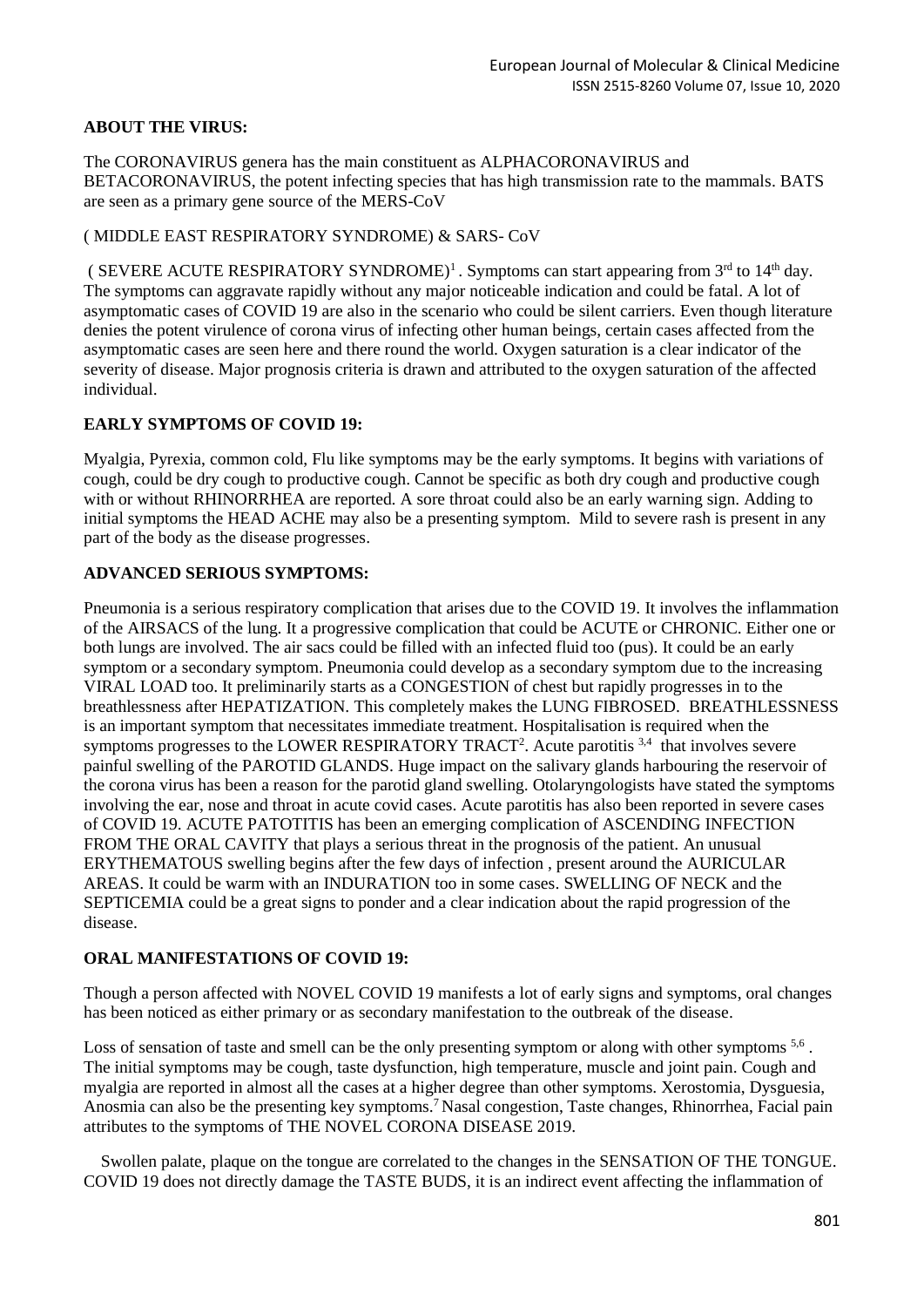the disease. The infection due to the VIRAL LOAD in the UPPER RESPIRATORY TRACT contributes to the OLFACTORY DYSFUNCTION <sup>8,9</sup>. Xerostomia was seen secondary to taste dysfunction as salivary stimulation is mainly accomplished by taste perception. And with the loss of sensation of smell, the indirect stimulation is also absent to salivation. In certain cases the oral mucosal lesions present as primary symptoms in some cases and as secondary symptoms in some cases. GEOGRAPHIC TONGUE was also reported in some cases. Severity index of the presenting GEOGRAPHIC INDEX was scaled in accordance to the publication of PICCIANI et al, 2020<sup>10</sup> Inflammatory reactions are seen in the tongue and the salivary glands are also related to the

#### **ANGIOTENSIN – CONVERTING ENZYME 2 ( ACE 2) RECEPTORS <sup>11</sup> .**

Opportunistic FUNGAL INFECTIONS and HERPES SIMPLEX VIRUS -1( HSV 1) are seen in association with COVID 19<sup>12</sup>. Drug eruptions secondary to the medications in the treatment of COVID 19 and ulcerations are seen in the oral mucous membrane. Immune Dysregulation plays an important role in the manifestation of the disease. Co morbid conditions contributes greatly to the prognosis of SARS- CoV -2 . Herpetic lesions can also arise due to the emotional stress during the course of the pandemic.<sup>13</sup>

Ulcers and Blisters are seen occurring more as primary symptoms rather than secondary symptoms that aid in the primary diagnosis. Melanin Hyperpigmentation are seen in the oral mucosa mainly in the gingival tissues<sup>14</sup>. CANKER SORES, PETECHIAE are seen in the oral cavity, but a lot of times goes unnoticed as they are painless in the preliminary stage, but as days go by they become painful especially the APTHOUS ULCERS<sup>15</sup>.

## **ULCERS**

that are irregular in shape are a common finding in the tongue <sup>16</sup> and the buccal mucosa of COVID 19 patients. The vasculutis may also arise and an ERYTHEMATOUS MACULA can arise . These are asymptomatic after a few days and even heals without scaring. Intervention with oral swishing of antimicrobial mouth rinses. The tongue papilla also is a very vulnerable part of the oral cavity that is highly affected by the inflammation in the COVID 19. A lot of oral symptoms have been reported as early manifestations of COVID 19. A lot of these oral mucous membrane changes could be attributed to the inflammation in the course of the disease.

## **ORAL CANDID**

A has become an integral part of the oral microbiome and manifests as ORAL CANDIDIASIS at a higher degree in a systemically compromised host <sup>17</sup>. Covid 19 completely dysregulates the immune system there by increases the opportunistic infections that mainly manifests in the oral cavity<sup>18</sup>. PETECHIA seen in the oral cavity could be a great contributing factor to THROMBOCYTOPENIA due to SARS-CoV-2<sup>19</sup>. Cervicofacial lymphadenopathy is also seen in some cases. With the increasing viral load in the COVID19, DETORIATION begins as days progresses with the hyperinflammation<sup>20,21</sup>. The presenting CYTOKINE STORM seen in the COVID 19 patients is a great challenge to address as it makes the individual an immunocompromised  $^{22}$ . A state of ASTHENIA that involves abnormal physical weakness and depletion of energy is observed precipitating lack of energy. Intervention with the interleukin antogonist therapy and immunoglobulins intravenously has been indicated in such conditions. Careful monitoring and follow up plays an important role in the treatment protocol. Conclusion: Though COVID 19 has mild to severe symptoms and high mortality rate. Early diagnosis and intervention can play a main role in curbing mortality and saving the life. Oral manifestations could be a primary symptom or secondary to the presenting illness COVID 19. Treating the symptoms will aid in alleviating the pain and providing better relief to the condition. The oral cues can be taken as a main manifestation and dealt appropriately. Emphasis to be laid on the oral hygiene and careful examination of early symptoms. Prevention of any lesion associated is good oral hygiene and prophylaxis. Careful monitoring and management of symptoms could be of great help in dealing with the current pandemic and emerging as a covid free individual and country.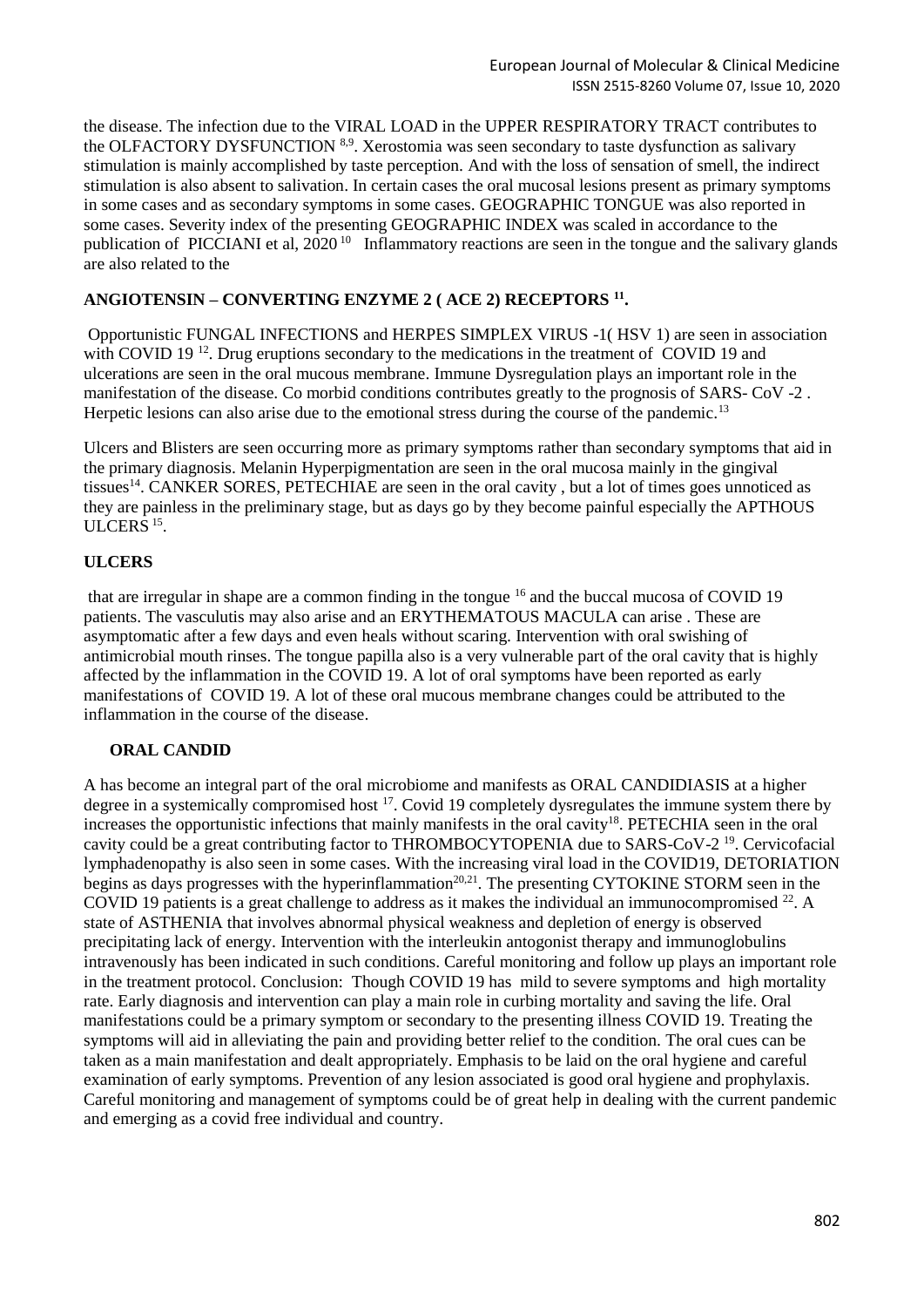#### **REFERENCES**

1. Ben Hu, Xingyi Ge et al. Bat origin of human coronavirus. Virology Journal, (2015) 12: 221

DOI 10.1186/s12985-015-0422-1

2. Medscape Drugs & Diseases. Symptoms and Management of Coronavirus Disease 2019 ( COVID -19). Drugs and diseases, Infectious Diseases.July 1,2020.

3. Capaccio, P,Pignataro, L, Corbellino, M,Dutruit,SP,Torretta,S. Acute parotitis: a possible precocious clinical manifestation of SARS-CoV-2 INFECTION?Otolaryngol HeadNeck Surg. Doi:10.1177/0194599820926992

4. Lechien,JR,Chetrit, A, Chekkoury-Idrissi, Y, et al. Parotitis- like symptoms associated with COVID-19, France, March-April 2020. Emerg Infect Dis. 2020;26( 9)

5. Gautier JF, Ravussin Y. A new symptom of COVID -19 : loss of taste and smile. Obesity ( Silver Spring ) . 2020; 28(5) : 848.

6. There's an unexpected loss of smell and taste in coronavirus patients. Accessed April 7, 2020-10-09

<https://www.forbes.com/sites/judystone/2020/03/20/there-an-unexpected-loss-of-smell-and-> taste -in coronavirus- patients/#29964a3ef5101

7. Ameen Biadsee, MD, Zeev Ormianer, DMD . Olfactory and Oral Manifestations of COVID-19: Sex related Symptoms - A potential Pathway to Early Diagnosis. Otolaryngology- Head and Neck Surgery.2020 Jun 16: doi: 10.1177/0194599820934380

8. Heikkinen T, Jarvinen A. The common cold. Lancet.2003; 361( 9351): 51-59

9. Seiden AM. Postviral olfactoty loss. Otolaryngol Clin North Am. 2004;37(6) : 1159- 1166

10. Picciani BLS, Santos LR, Teixeira- Souza T, Dick TNA, Carneiro S, Pinto JMN et al. Geographic tongue severityindex: a new and clinical scoring system. Oral Surg Oral Med Oral Pathol Oral Radiol. 2020:129: 330-338

<https://doi.org/10.1016/j.ooo.2019.12.007>

11. Zou X, Chen K, Zou J, Han P, Hao J, Han Z et al. Single –cell RNA- seq data analysis on the receptor ACE2 expression reveals the potential risk of different human organs vulnerable to 2019-n CoV infection. Front Med.2020; 14: 185- 192

https;//doi.org/10.1007/s 11684-020-0754-0

12. Dziedzic A, Wojtyczka R. The impact of coronavirus infectious disease 19 ( COVID 19) on oral health. Oral Dis. 2020 ; ( Accepted author manuscript)

<https://doi.org/10.1111/odi.13359>

13. Aceil Al- Khatib et al. Oral manifestations in COVID -19 patients; Wiley Online Library; 2020, 10 june.

<https://doi.org/10.1111/odi.13477>

14. Jairo Corchuelo, Francisco Chavier Ulloa. Oral Manifestations in a patient with a history of asymptomatic COVID-19: CASE REPORT. International Journal of Infectious Diseases; volume 100, November 2020,154- 157